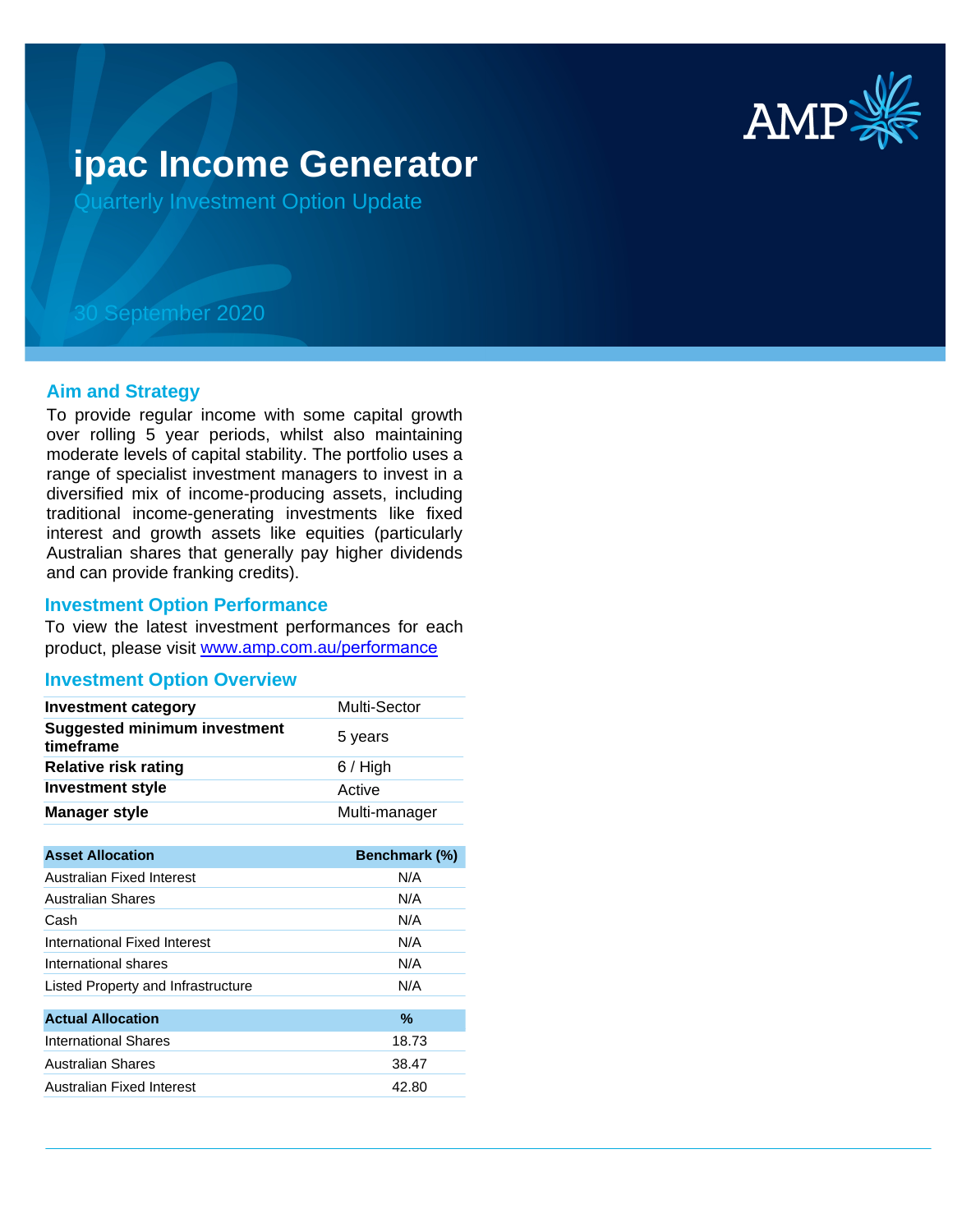## **Fund Performance**

The Fund's returns were close to flat over the quarter, reflecting an Australian share market that significantly underperformed the rest of the world, whilst additional weakness in Australian stock selection also dragged on performance. On a positive note, corporate bonds and Infrastructure performed well. In fundamental terms the portfolio continues to perform well, with expected franked yields (from its Australian stock holdings) around 2% higher than the broader market, and dividend-revisions around 4% better off.

## **Portfolio Positioning**

There were no major asset allocation changes over the period. Stock allocation was increased for Harvey Norman, whilst Wesfarmers was reduced. BHP is now the largest single stock holding, reflecting the strength in the resource sector through this pandemic. Community Infrastructure (CommIF) increased its stake in the Victorian desalination plant and submitted a preferred bid for an Australian corrections facility, due to be announced at the end of October. CommIF assets continue to perform well.

## **Market Review**

Global equities rose during most of the quarter as the balance of data and economic expectations was initially viewed positively and on hopes that a COVID-19 vaccine might be available in a compressed timeframe. However, by quarter end, global equity markets suffered a pullback, led by the technology sector which later broadened to other sectors. Energy was also impacted as the oil price pulled back. For COVID-19, conditions and outlook remained uncertain. The global death count from the pandemic has now exceeded the one million mark.

Escalating tensions between the US and China have also elevated uncertainty. The US has rejected China's territorial claims to the South China Sea and has ended Hong Kong's special trade status with the US, requesting support in its stance from its allies. The US administration has also moved to put restrictions on some Chinese companies operating in the US, including TikTok and WeChat, although the US courts have moderated some of these decisions.

In the US, there is likely to be further downward pressure on the US dollar as quantitative easing measures continue to ramp up. An ongoing US dollar retracement would be consistent with improving global growth relative to that in the US and the US Federal Reserve's aggressive quantitative easing programme, which is significantly increasing the supply of US dollars.

## **Outlook**

We remain cautious in the near term. Virus cases are rising again in the US and Europe, which implies more restriction activity is likely for those regions. The lack of a support package before the US election and the approaching northern hemisphere winter, raise expectations that the fight against the virus may take a step back before improving again. Looking further ahead however, we think it's still highly likely that significant necessary support will be provided and medical advances in managing the virus will prevail. A democrat victory in both white house and Senate would improve the likelihood of a new and sizeable stimulus. This scenario is positive for income securities. Sectors such as banks, that have seen some interim weakness in dividends, are likely to see a partial reinstatement of those dividends as the pandemic eventually eases. In addition, stock price performance from 'dividend yield', as a market theme, is at historic extremes in terms of being underappreciated in the market. This suggests a period of catch up at some stage, most likely when foresaid medical advances initiate wider economic reopening's.